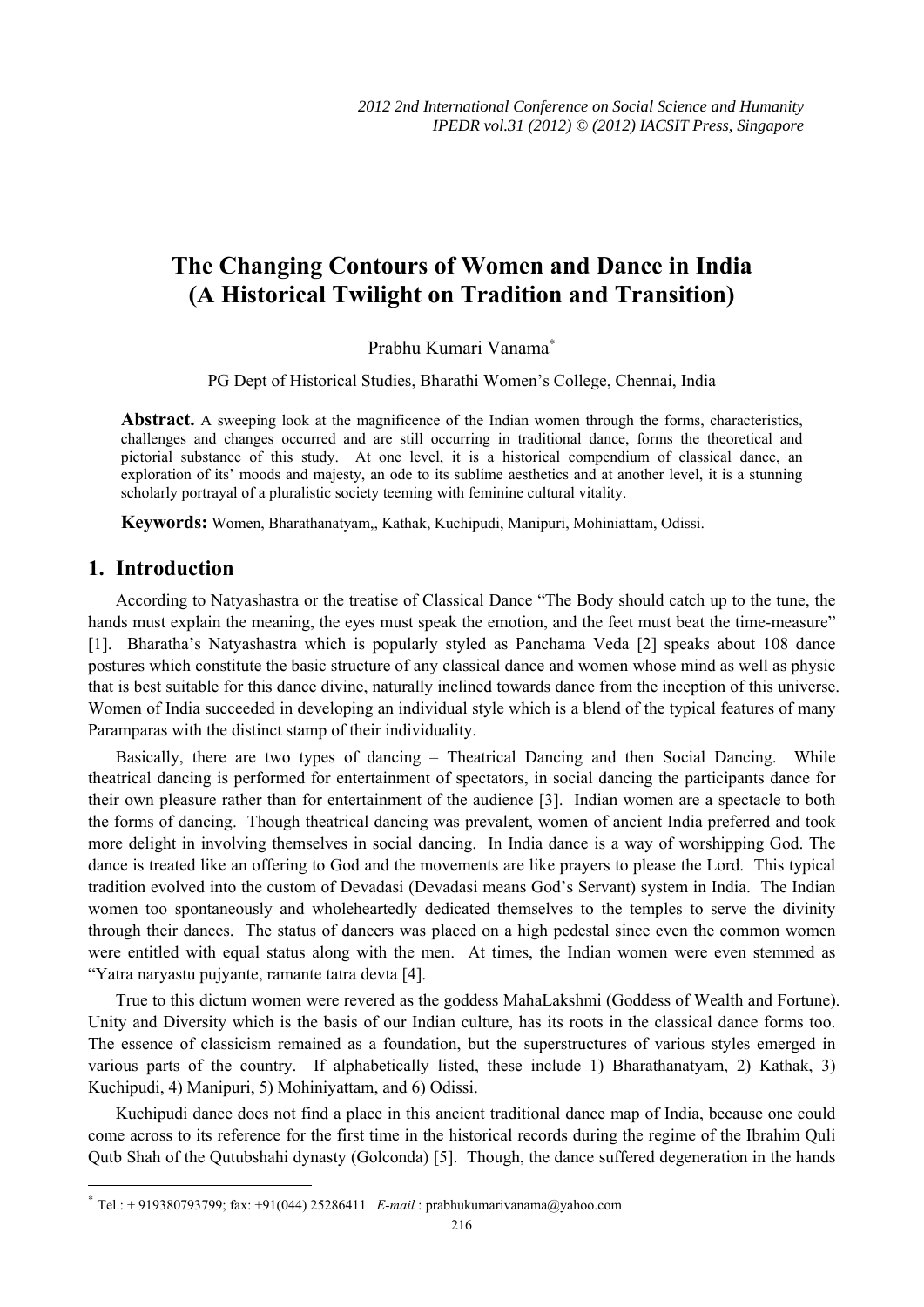of the devadasis, who were forced to serve the men and were converted into prostitutes during the mediaeval period, the passing of the Prohibition of Traffic in Minor Girls Act 1922 popularly known as the Devadasi Prohibition Act [6] generated a congenial atmosphere to take classical dance as a profession.

# **2. Bharatanatyam**

Bharata Natyam or Sadir is one of the oldest dance forms of India. It was nurtured in the temples and courts of southern India since ancient times. The art was handed down as a living tradition from generation to generation under the Devadasi system under which women were dedicated to temples to serve the deity as dancers and musicians forming part of the elaborate rituals. During the mediaeval period the Devadasis had fallen prey upon evil days due to lack of state patronage and changed social mores. The revival of Sadir took place by pioneer artist E.Krishna Iyer, who familiarized this dance form with the name Bharathanatyam. Rukmini Devi Arundale [7] brought the dance out of the temple precincts and onto the proscenium stage. Different schools and styles of dance use different nritta hand gestures and different terms for the same hand gestures.



Fig. 1: Dr. Prabhu Kumari Vanama in a nritta posture

The present day bharatanatyam scenario consists of renowned artists like Rajalakshmi, Swathi Somnanath, Srinidhi Chidambaram, Srikala Bharath, Urmila Satyanarayanan and so on. Today, Bharatanatyam is being taken as a career and as well as a hobby. Many dance studios in the country offer courses to people of all age groups.

# **3. Kathak**

Kathak is the acknowledged classical dance form of northern and central India comprising the states of Uttar Pradesh, Bihar, Rajasthan, Madhya Pradesh, Delhi, northern regions of Gujarat and Maharashtra and some of the areas that are now in Pakistan [8]. Etymologically the word Kathaka is derived from the root Kath which means to sing in praise, to say or inform something or even to describe, order or express. The word Katha denotes conversation, speech, story, tale or table. It is generally believed that in the bygone days, the kathakas recited, narrated and sang stories in temples and while dancing so even enacted them or danced to them. Over the years this matured into an art form which came to be identified as Kathaka [9]. The advent of British Rule in India sent Kathak into sharp decline. The Victorian administrators publicly pronounced it a base and unlovely form of entertainment, despite often privately enjoying the pleasures of the tawaif. Indeed, by associating Kathak solely with the tawaifs and then associating the tawaifs with outand-out prostitution, Kathak acquired an unwholesome image: the entirely British concept of nautch.



Fig. 2: Pandit Birju Maharaj and Saswati Sen in a Lecture cum Demonstration Concert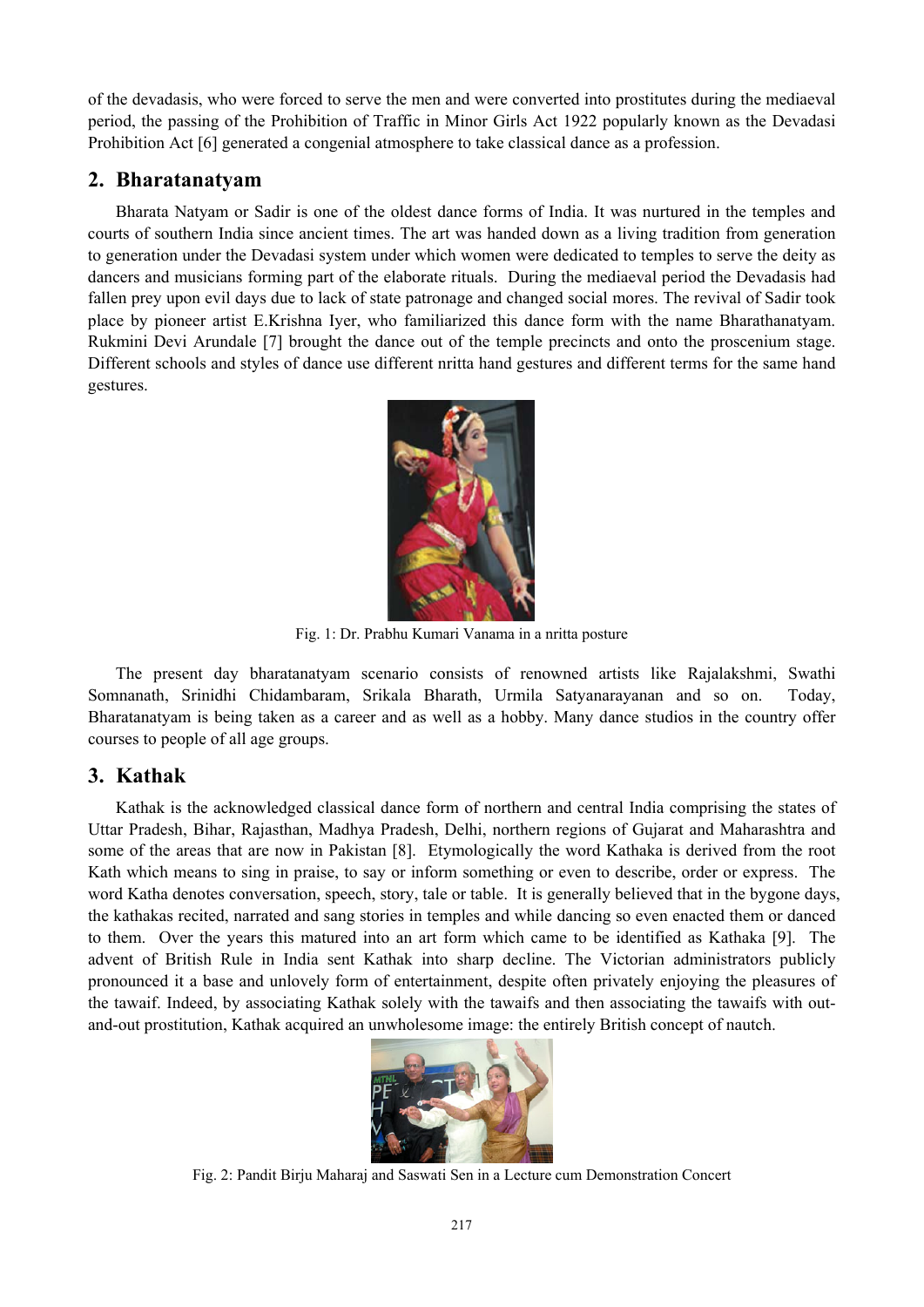The 20<sup>th</sup> century witnessed a remarkable advancement in the Kathak dance form. Many female dancers took to this art and they even went a step forward by performing with their gurus (male teachers). A typical example for this is the soul stirring and world renowned performances of Pandit Birju Maharaj and his disciple Saswati Sen. Innmerable women dancers like Nandini Singh, Gitanjali Lal sprang up on the Kathak arena soon [10]. Ghunghru or ghunghroo are the small bells tied around her ankles. The Kathak bells are different from those of other Indian dance styles, as they are not affixed to a pad or strip of leather, but rather are individually woven along a thick string. The usual number of bells is 100 on each ankle. There is a more or less accepted upper ceiling of 150 bells on each ankle. Wellknown Kathak female dancers of the century include Sitara Devi, Shovana Narayan, Malabika Mitra, Kumudini Lahiya and Manisha Gulayni [11].

## **4. Kuchipudi**

Kuchipudi is a complex admixture of techniques, repertoire, musical and metrical poems most of which have their roots in the Yakshagana, Veedhi Natakam forms. Also, Kuchipudi traces its heritage to the dance of the devadasis and the secular dances of the court dancers. This dance form derives its name from village Kuchipudi, situated near Masulipatnam in Krishna district in the state of Andhra Pradesh. The costumes of Kuchipudi though resembles Bharathanatyam has a unique style of tying the traditional saree knots. Beyond the stylistic differences of Kuchipudi and Bharatanatyam steps, there are certain types of dances that are unique to Kuchipudi. Specifically there is the Tarangam of Kuchipudi which is unique in that the dancer must dance upon a brass plate, placing the feet upon the raised edges. The dancer moves the plate with much balance as the individual is traditionally dancing on the plate while balancing a "kundi" (small vessel) containing water on their head.



Fig. 3: V. Prabhu Kumari performing Tarangam

At the end of the dance, typically, the dancer extinguishes the candles and washes his or her hands with the water from the vessel. Traditionally a male dance form, it was not uncommon to find histrionic performance of female characters of the story, being performed by men. The male bastion fell with the introduction of women performers in post-Independent era. The women dancers peppered Kuchipudi with enlightening and entertaining anecdotes which keep the spectator to be spell bound. Other popular compositions of the Kuchipudi dance include Sabdams composed on mythological themes like Sri Ramayana Sabdam, Sri Krishna Sabdam etc. At times these Sabdams are termed as Kavuttuvas or Kavitva (poetry) too [12]. Swapna sundari, Manju Bhargavi, Shobha nayudu, Meenakshi Chitharanjan, Indu Raman and a galaxy of illustrious artistes are adding luster to this dance form continuously till date.

#### **5. Manipuri**

Male and female roles in Manipuri are distinct. The well-known image that is conjured in the minds while speaking of Maniupri dance is the image of dancers in round box-like skirts, faces half shrouded in veil, dancing the Raas dances [13]. The dancers in Manipuri dance lay stress on expression through graceful movements of the body. Famous female temple dancers of the Manipuri dance are Ranjana, Radhasana [14], Sana Chandrabhas and so on.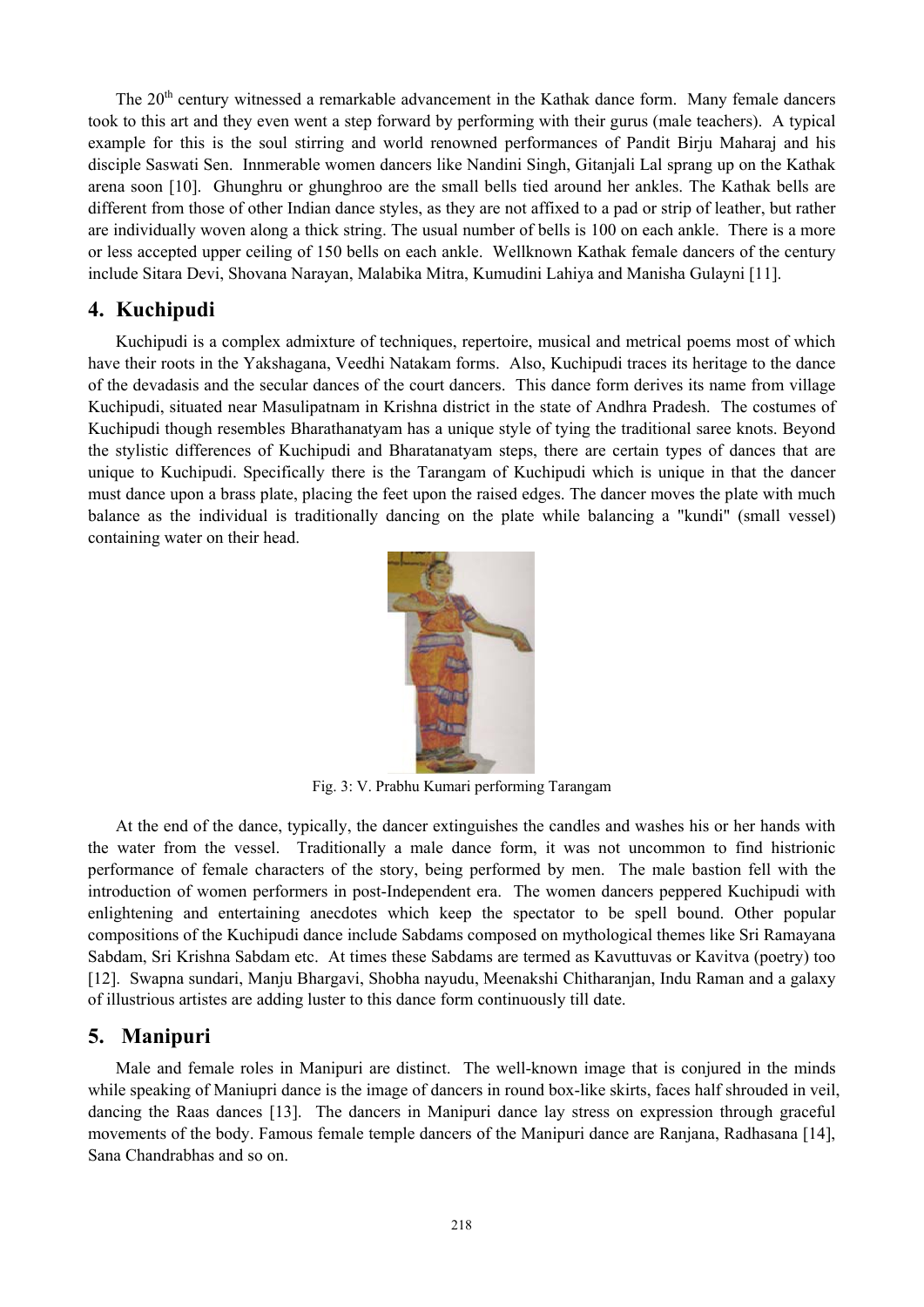

Fig. 4: A Manipuri Female Dancer in traditional costumes

## **6. Mohiniyattam**

Mohiniyattam is one of the classical dance forms of India which originated and developed in Kerala, the God's own country [15]. Indian classical dance can be broadly divided into two aspects – tandava or the masculine and lasya, the feminine. Mohiniyattam falls within the soft and graceful tradition of lasya. So divine is lasya, that Mohiniyattam could be attributed to the dance of the Devastris or celestial women. This dance form is famous for its beautiful swinging and swaying movements and intricate facial expressions. The role of Mohini is prominent in many of the theatre forms of Kerala including Kudiyattam, Krishnattam and Katghakali, in the presentation of the Puranic legends. The dance traces its origin from Lord Vishnu who appears as Mohini to destroy the demon Bhasmasura [16]. Mohiniyattam stands for enchantment rather than seduction.



Fig. 5: Traditional Mohiniyattam Attire

The galaxy of Mohiniyattam dancers include Kalyani Kutti Amma, Nirmala Paniker, Bharathi Shivaji, Neena Prasad, Pallavi Krishnan, Pratima Gowri, Gopika Varma are quite prominent. Amongst these dancers, Nirmala Paniker acquired unique name for establishing Natanakaisiki - A Research and Performing Centre for the Female Dance and Theatre Traditions of Kerala.

#### **7. Odissi**

The dance form of Odissi is the product of a motivated effort by gurus, leading artists, scholars and concerned patrons. Although the tradition of dance in Orissa had fallen into grave dispute during the British period, the authentic lineage of the classical legacy was preserved by certain distinguished artist families who had continued to practice the art. Among the first batch of girls to be trained in the dances of Orissa was Priyambada Mohanty whose accomplishments were of critical importance to the evolution of the Odissi dance form [17]. Sanjukta Panigrahi is the pioneer of Odissi dance. She started her training with Guru Kelucharan Mohapatra at a very young age. She rendered valuable service to Odissi by taking to all part of the world. Her name is synonymous with Odissi. Her performances reflected an intense inner vitality and poise, lending her dance a quality which sets her apart from her contemporatries. She received several honours, like the Padmashree and Sangeet Natak Akademi Awards [18]. Other dancers such as late Indrani Rehman, late Sanjukta Panigrahi, Priyambada Mohanty, Sonal Mansingh, Kumkum Das nee Mohanty, Sharon Lowen, Sujata Mohapatra, Aruna Mohanty, Sangeeta Dash, Surupa Sen, Daksha Mashruwala, spearheaded the movement that eventually brought Odissi into the limelight once again.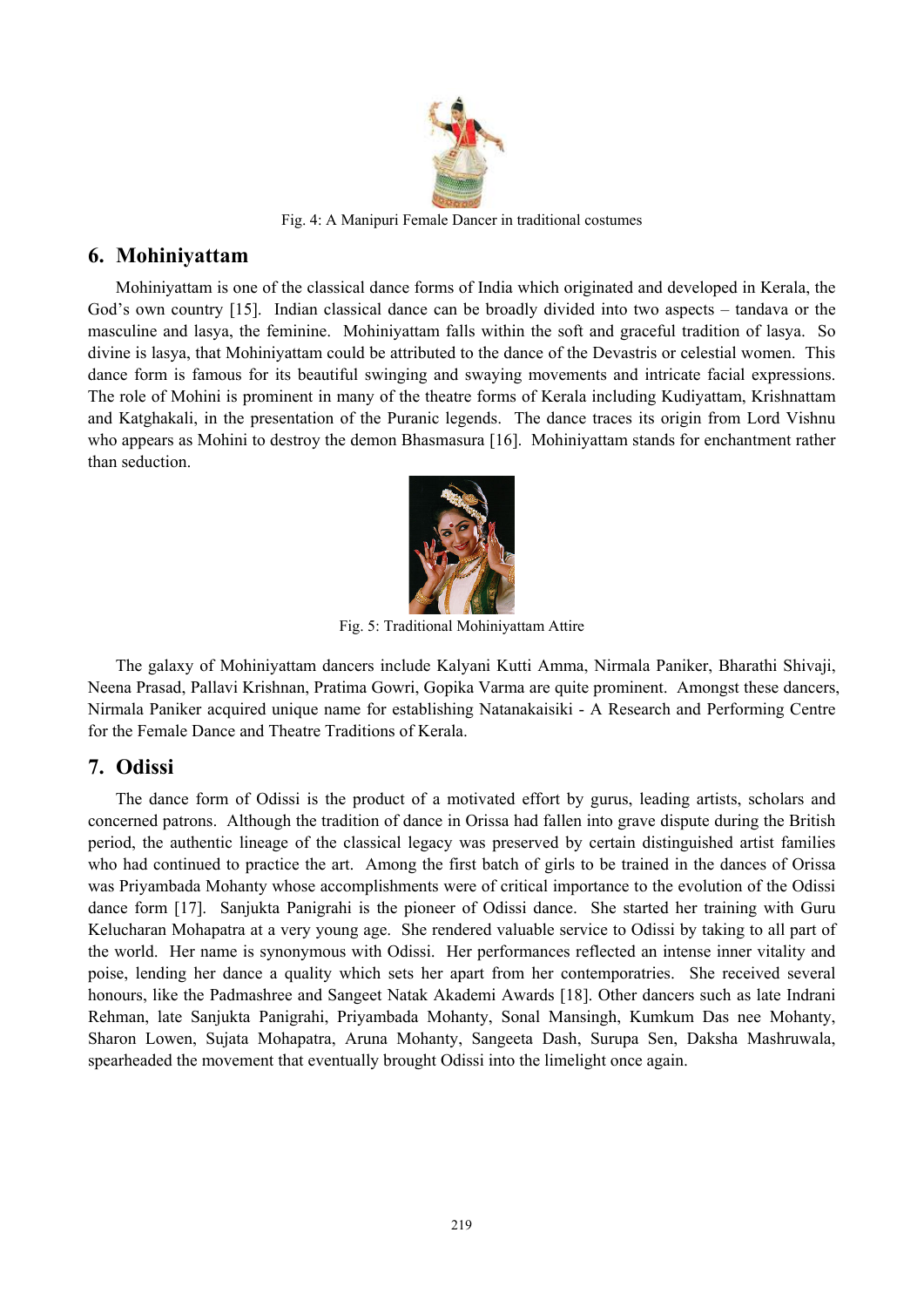

Fig. 6: Sensational Sanjukta Panigrahi

Historically speaking, the classical dances flourished under the support of two main categories of patron. The larger Hindu temples and the princely rulers of states both small and large. Over the last two centuries, the patronage of British residents and art collectors has become important. At this point of time, Rukmini Devi Arundale brought Bharathanatyam from the temple to the proscenium. Over the years, this country has witnessed the rise and decline of male soloists, and then in the last two decades, there has been a revival of tradition of sorts again in independent India, under a national art institute, the Sangeet Natak Akademi (1953) which started promoting classical dances. A peep into the ratio or the growing number of female dancers over the decades can be gleaned from below.

| Years                 | <b>Women with Men</b> |
|-----------------------|-----------------------|
| Pre-Independent India | 1.10                  |
| Independent India     | $1 \cdot 3$           |
| $21st$ Century        | $10-1$                |

Indian dance is now a widely recognized and respected art form all over the world. Many young and even middle aged women from Indian as well as non-Indian backgrounds are learning Indian dance with great interest and enthusiasm [19]. As such, the art form of dance has became an environment for women to discuss, debate and evaluate issues and their outcomes… to strengthen the link between knowledge and action [20]. In fact, the women of India enjoyed right from the ancient period the great continuum of a role in dance even with a tale of tears and tortures, trivial trials and tribunals during that she faced in the mediaeval period, undoubtedly grades her as a victor [21] in the present scenario.

#### **8. References**

- [1] Jayalakshmi Eshwar, Bharatanatyam, *How to… A step by step Approach to Learn the Classical Dance Form* (B.R. Publishing Corporation, New Delhi, 2002), back wrapper.
- [2] D. Venugopal, *NatyaShastra Darpanam* (The Indian Ballet Centre, Chennai, 2002), p. 4.
- [3] Robin D. Tribhuwan and Preeti R. *Tribhuwan, Tribal Dances of India* (Discovery Publishing House, New Delhi, 1999), p. 2.
- [4] Swati Sharma, *Status of Women in India* (Pearl Books, New Delhi, 2007), p. 1.
- [5] Prabhu Kumari Vanama, *Qutubshahis' Golconda The Cradle of Cultures* (Prabhu Publishers, Chennai, 1998), pp. 89-90.
- [6] David Water House, *Dance of India History, Perspectives & Prospects*) (Popular Prakashan, Mumbai, 1998), p. 154.
- [7] Shova Narayan, *The Sterling Book of Indian Classical Dances* (New Dawn Press Group, New Delhi, 2005),.pp. 58–59
- [8] Ibid., p. 29.
- [9] V.P. Dhananjayan, *Thoughts and Actions* (Sri Krishna Gana Sabha the 14<sup>th</sup> Natya Kala Conference, Madras, 1994), p. 44.
- [10] Leela Venkataraman and Avinash Pasricha, *Indian Classical Dance Tradition in Transition* (Roli & Johnson, New Delhi, 2002), p. 51.